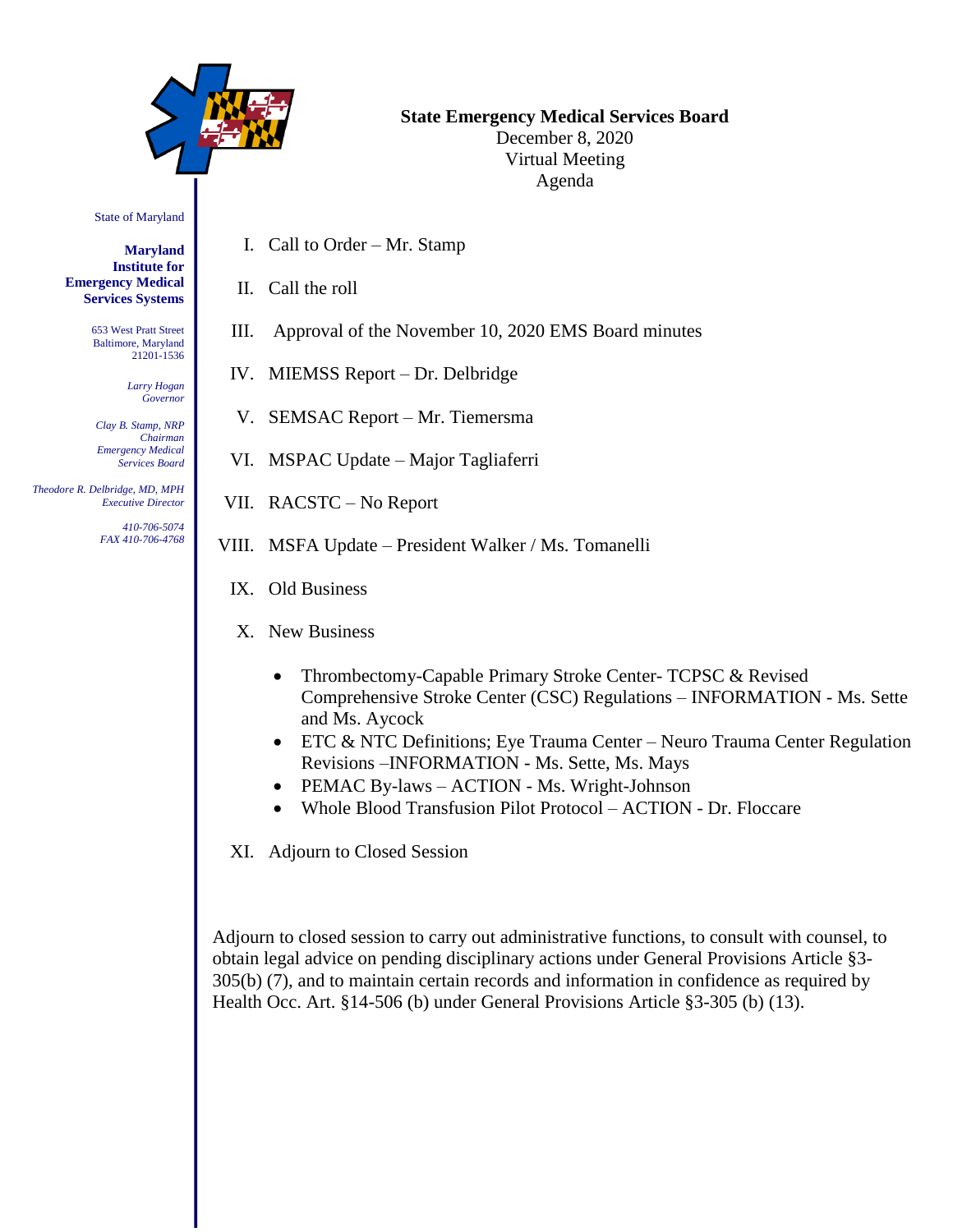

# **State Emergency Medical Services Board December 8, 2020 Via Video Conference Call Only Minutes**

#### State of Maryland

**Maryland Institute for Emergency Medical Services Systems**

> 653 West Pratt Street Baltimore, Maryland 21201-1536

> > *Larry Hogan Governor*

*Clay B. Stamp, NRP Chairman Emergency Medical Services Board*

 *Theodore R. Delbridge, MD, MPH Executive Director*

> *410-706-5074 FAX 410-706-4768*

#### **Board Members Present:**

Clay Stamp, Chairperson; Stephan Cox; William J. Frohna, MD; Dany Westerband, MD; James Scheulen, PA; Sally Showalter, RN; Wayne Tiemersma; Mary Alice Vanhoy, RN; Dean E. Albert Reece, MD

**Board Members Absent:**  Sherry Adams, Vice Chairperson

**OAG**: Mr. Magee; Ms. Sette

**RACSTC**: Dr. Snedeker

**MSFA**: Ms. Tomanelli; 2<sup>nd</sup> VP McCrea

**MSPAC:** Major Tagliaferri

**Others Present:** Christopher Montera, MHL, NRP Director of State and Federal Business - ESO

**MIEMSS**: Dr. Delbridge; Ms. Gainer; Ms. Abramson; Ms. Aycock; Mr. Balthis; Dr. Bailey; Mr. Bilger; Mr. Brown; Ms. Chervon; Dr. Chizmar; Mr. Fiackos; Mr. Legore; Mr. Linthicum; Ms. Mays; Mr. Buckson; Mr. Naumann; Mr. Seaman; Ms. Wright-Johnson; Ms. Goff

Chairman Stamp called the meeting to order at 9:00 am and proceeded with calling the role.

Chairman Stamp said he and the Board thank the EMS System partners, Dr. Delbridge and the MIEMSS staff for their commitment and hard work ensuring Marylanders receive optimum healthcare while in the midst of a pandemic.

Mr. Stamp asked for approval of the October 13, 2020, Board meeting minutes.

**ACTION: A motion was made by Dr. Westerband, seconded by Mr. Scheulen, and unanimously approved by the Board to accept the November 10, 2020, minutes as written.**

#### **MIEMSS REPORT**

#### COVD-19 Updates

Dr. Delbridge said the number of acute care beds occupied by COVID-19 patients was increased from 763 hospitalizations on November 10, 2020, to 1663 this morning. Currently, hospitalized COVID patients account for approximately 21% of acute care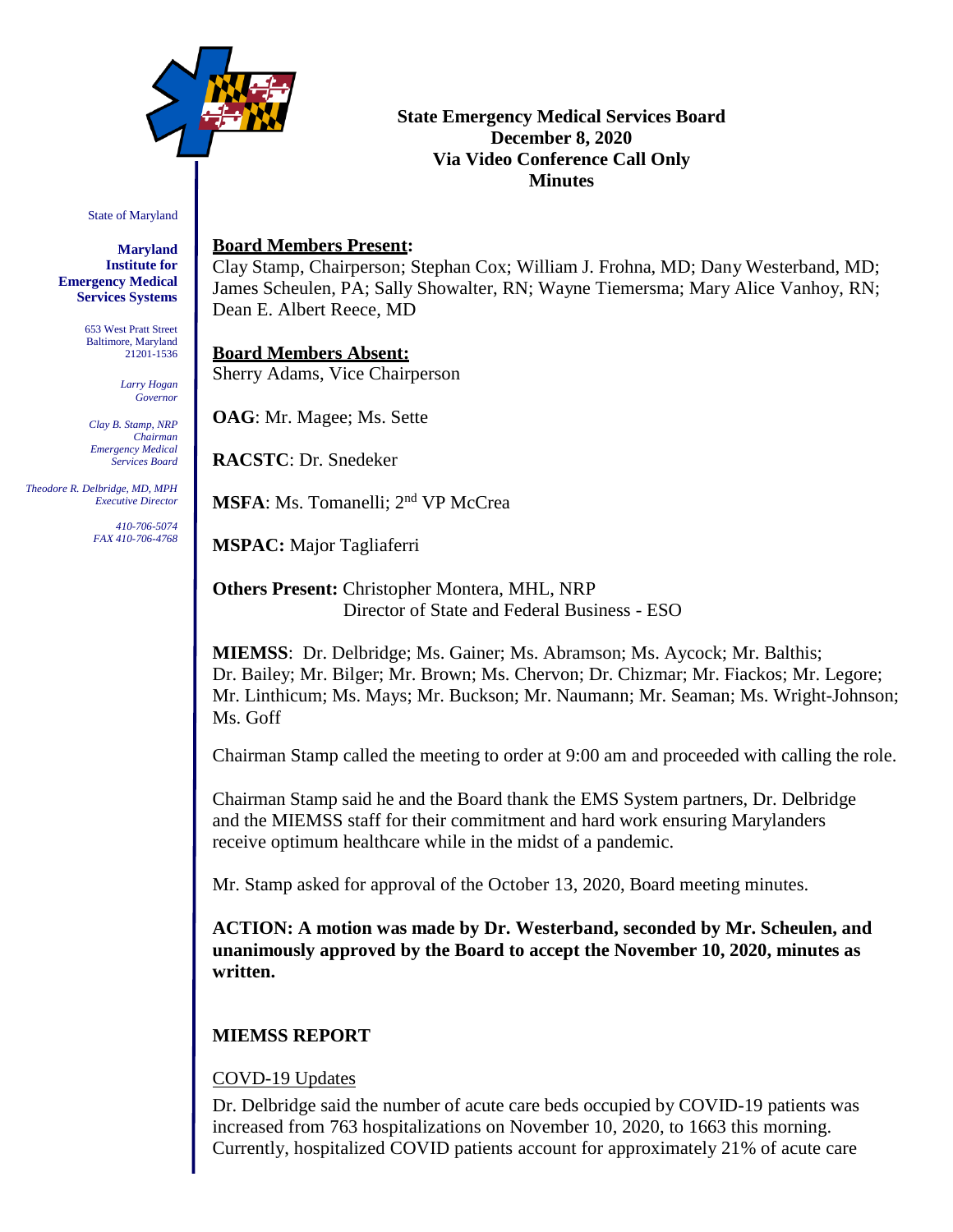patients and 35% of ICU patients. This is creating challenges in managing space for patients who need to be hospitalized. Dr. Delbridge said that each day, Regional Programs staff spends significant time acquiring and correlating information from every hospital and then sends the data to CRISP, who provide the graphs that are distributed to decision-makers and stake holders.

MIEMSS continues to track the number of PUIs transported by EMS and the number of PUI contacts by EMS public safety and commercial services. Dr. Delbridge said that trending still shows an approximate nine-day lag between the EMS encounters and the increase in hospitalizations of COVID patients.

Dr. Delbridge said that EMS clinicians continue to follow the COVID-19 triage protocol for confirmed COVID patients. This is critically important to avoid overwhelming the healthcare system with COVID-19 patients who can convalesce at home, especially while the number of COVID positive persons increases.

#### Yellow Alerts

Dr. Delbridge said the numbers of Yellow Alert hours has increased significantly and are near or above the number of Alert hours during the same period last year. He added that hospitals are almost as busy as they were last year, and patients are backing up in the emergency department, which is affecting EMS. Dr. Delbridge reported that a notification was sent to hospitals to cease the reported practice of keeping patients in the ambulance until ED staff can come out to get the patient.

#### COVID Testing for EMS

Dr. Delbridge said that, in conjunctions with MDH, PCR testing has been available for EMS and Fire Department personnel since late spring. The positivity rate in May was about 5% with sporadic testing. Test positivity rate in November is 14% which is much higher than the general population. It is theorized that exposures are not occurring through exposure to COVID patients, but rather at places like fire stations where personnel are gathering and eating together. Stations are curtailing these types of activities.

Dr. Delbridge said that plans for rolling out 15-minute rapid antigen testing for EMS have been implemented.

COVID testing of patients whose resuscitation efforts were terminate in the field continue, where warranted. Out-of-hospital incidents of Cardiac arrests are up 25% over 2018 and 2019. This started in the spring with the arrival of COVID-19.

#### Clinical Externs

Dr. Delbridge said that MIEMSS has processed over 850 Clinical Nurse Externs and just shy of 100 Clinical Respiratory Externs. These personnel augment the existing hospital workforce.

# Critical Care Coordination Center (C-4)

Dr. Delbridge said that the Critical Care Coordination Center (C-4) has been operational for a week. MIEMSS is facilitating communications for the referral and transfer of patients needing ICU care from hospitals without sufficient ICU beds to other hospitals with ICU bed availability. A dashboard has been created that includes CRISP data and EM feeds between hospitals and CRISP.MIEMSS is contracting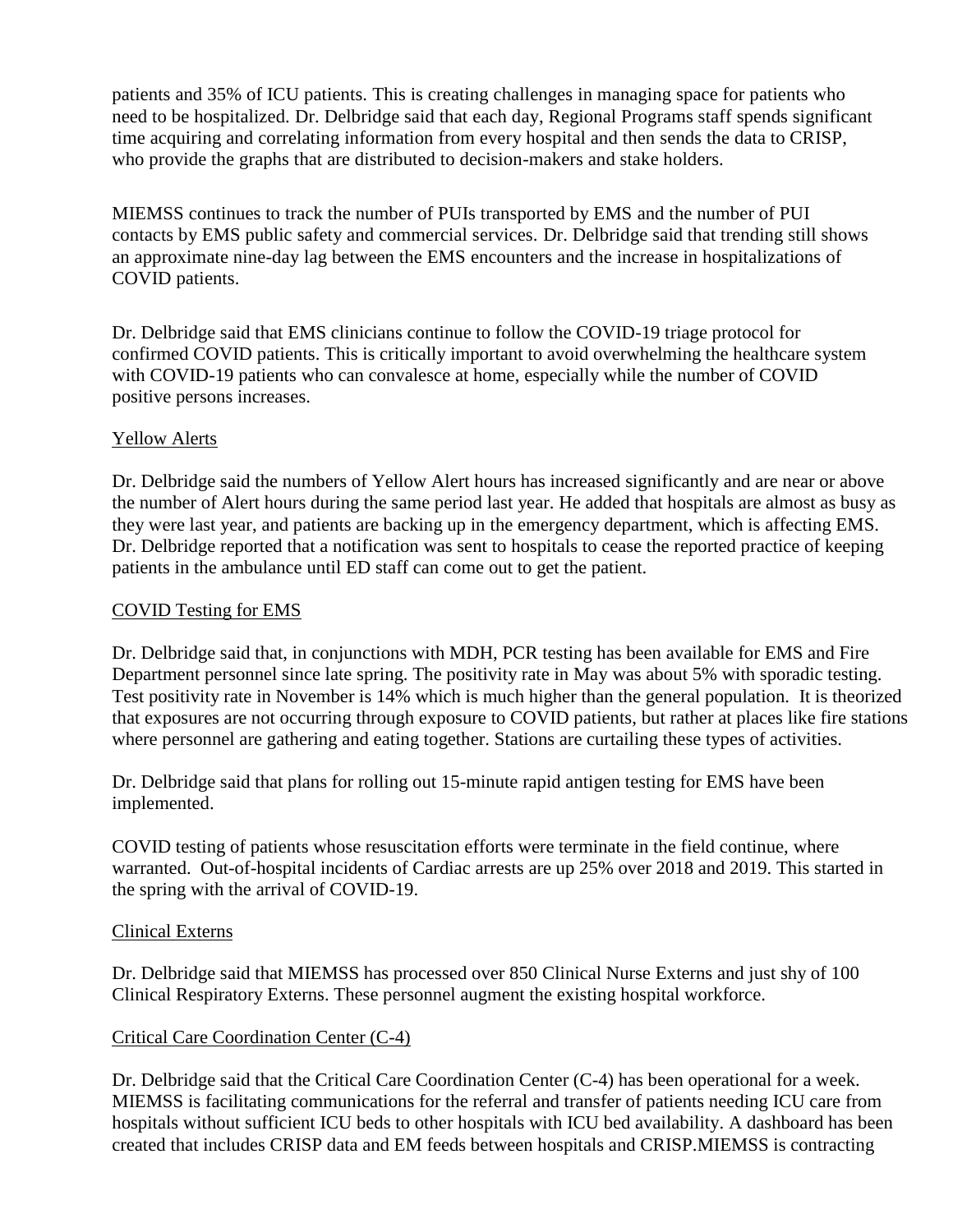with Intensivists across the state to assist with coordination. Over a 6-day period, working with 16 receiving hospitals, 37 were patients transferred, 22 of whom were non-COVID patients. Dr. Delbridge said additional full-time positions dedicated to the C-4 in EMRC would need to be established in order to maintain the C-4.

#### Emergency Service Transporter Supplemental Payment Program (ESPP)

Dr. Delbridge said Maryland Medicaid had submitted a State Plan Amendment to CMS, which, if approved, would create an ESPP program for public safety ambulance services. If approved, the program would allow eligible JEMSOPs to receive increased funding through a Federal match for certain qualifying expenditures starting October 1, 2020. The CMS review process for the proposed amendment will likely take several months. Reimbursements could be received as early as late 2021.

#### MIEMSS' @HA (Ambulances at Hospitals Dashboard)

Dr. Delbridge provided screen shots of the  $@HA$  Dashboard from this morning's  $@HA$  app showing locations of ambulances at hospitals. A few jurisdictions cannot be viewed due to variations in CAD feeds to MIEMSS. Depending upon the jurisdiction, some major system software updates would need to be made. MIEMSS' IT/Data personnel continues to work with Apple on the app for the IOS platform. Barring any additional requirements from Apple, MIEMSS anticipates having the Apple app within the next few months.

#### **SEMSAC REPORT**

SEMSAC Chairman, Mr. Tiemersma said that Zach Yerkie (Queen Anne's County) gave SEMSAC an overview of the MIH Workgroup efforts in producing the draft MIH Vision Statement that includes standardizing some of MIH definitions, training and other components of jurisdictional MIH programs in Maryland.

The Regional Affairs Committee continues to work on assuring timely paperwork for the cardiac devices grant.

# **MSPAC REPORT**

Major Tagliaferri recognized Sgt. Donald Laymen upon his retirement after 25 years of dedicated service with the Aviation Command.

Major Tagliaferri reported that the MSPAC has secured a \$45,000 grant for the purchase of Tiger Respirator masks for all pilots and paramedics.

Major Tagliaferri said that MSPAC is managing the current COVID outbreaks within the Command with minor interruptions in service.

#### **MSFA**

1<sup>st</sup> VP McCrea brought greetings from the officers and members of the MSFA. He said that the next MSFA Executive Committee meeting would be a virtual meeting held on January  $9<sup>th</sup> \& 10<sup>th</sup>$ . VP McCrea said the MSFA is in the beginning stages of planning Convention 2021. It is unclear at this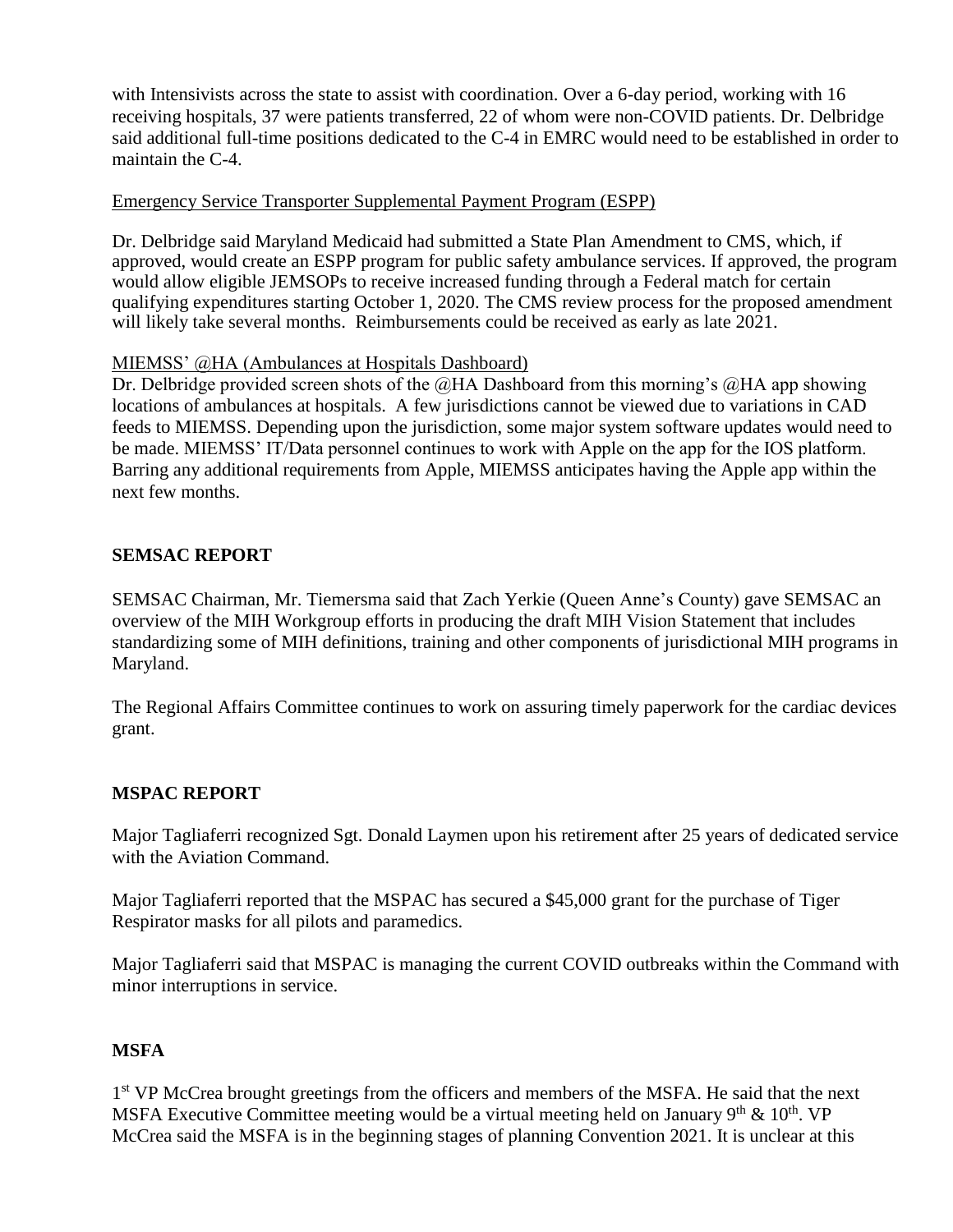time whether it will be an in-person convention or virtual at this time. He added that the MSFA officers and members wish everyone a safe and healthy holiday season.

# **OLD BUSINESS – N/A**

### **NEW BUSINESS – N/A**

Thrombectomy-Capable Primary Stroke Center (TCPSC) & Revised Comprehensive Stroke Center (CSC) Regulations: Ms. Sette and Ms. Aycock

The draft new TCPSC and updated CSC regulations were distributed

Ms. Sette said that the Thrombectomy-Capable Primary Stroke Center (TCPSC) is a new level of care in Maryland between Primary and Comprehensive Stroke Center care. A center that meets all requirements for a Primary Stroke Center and be Thrombectomy capable. Ms. Sette gave an overview of the goals, processes and vetting of the regulation.

Ms. Sette said in general the regulations fit within the EMS plan for getting the "right patient at the right time to the right place".

Ms. Aycock gave an overview of the research presented by Dr. Urrutia at the November meeting. Research indicates that that there is efficacy for shaving-off transfer times for better patient outcomes. She said Maryland currently has three (3) Comprehensive Stoke Centers in Maryland (University, Johns Hopkins main and Johns Hopkins Bayview) and three (3) Thrombectomy capable centers (Sinai, Suburban &Peninsula Regional). She added that there are seven (7) hospitals currently interested in becoming a Thrombectomy capable center.

Ms. Aycock said this fits with the research piece for specialty centers and patient treatment and under the EMS education portions of the EMS plan.

Ms. Sette provided an overview of the proposed revisions to the Comprehensive Stroke Center (CSC) regulations as described in the distributed written draft. She said that the processes and vetting procedures for the regulation were completed. She added that CSCs have already begun to incorporate the changes into their stroke care.

Ms. Aycock gave an overview of some of the major changes within the proposed CSC regulations which were included in the distributed draft regulations and the provided bullet points.

#### ETC & NTC Definitions; Eye Trauma Center – Neuro Trauma Center Regulation Revisions Ms. Sette and Ms. Mays A copy of the proposed regulations were distributed.

Ms. Sette said that the regulation revisions are to update the Eye Trauma Center, Neuro-Trauma Center and Telehealth in subtitle 08 under specialty center definitions. She said that the telehealth definition, in particular, changed to refer to the Board of Physician (BOP) definition. This will avoid changing the MIEMSS regulation every time the BOP changes their regulation. Ms. Sette reported that the BOP is in the process of changing the current regulation.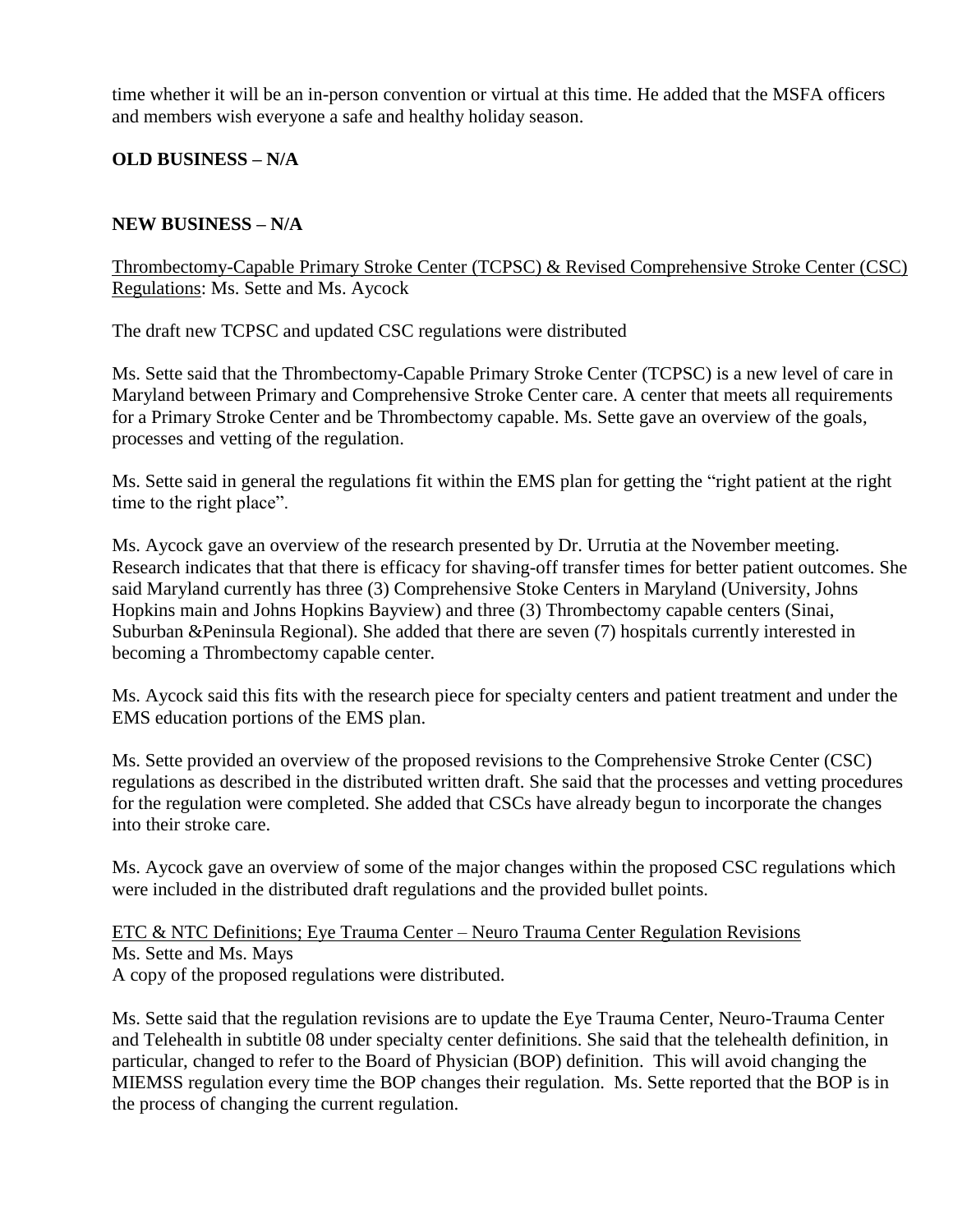Ms. Mays and Ms. Sette gave an overview of the proposed changes to the Eye Trauma Center and Neuro-Trauma Center regulations to update the current treatment standards to include changes to medical staff availability, equipment/supply changes and continuing educational requirements. Ms. Mays added that a documented research plan was also included in the Neuro-trauma regulation.

Pediatric Emergency Medical Advisory Committee (PEMAC) By-laws Ms. Wright-Johnson A copy of the PEMAC By-laws was distributed.

Ms. Wright-Johnson said the last update to the PEMAC Bylaws occurred 2010. She presented the proposed revisions, which include changes to membership, changes to HRSA EMSC Grant language, addition of a disaster liaison, the removal of the attendance requirement for surgeons and critical care specialists, and a new pediatric subcommittee to the Board.

#### **ACTION: Upon the motion of Mr. Scheulen, seconded by Ms. Showalter, the EMS Board voted unanimously approve the 2020 PEMAC Bylaws as proposed.**

Whole Blood Transfusion Protocol – Pilot - Dr. Floccare A copy of the proposed pilot protocol was distributed.

Dr. Floccare gave an overview of the transfusion of whole blood pilot protocol for patients in hemorrhagic shock. He said that the protocol was written after discussions with RACSTC surgeons, anesthesiologists at the University of Maryland and Pediatric Trauma Centers and PEMAC. He added that the pilot protocol has gone through the approval process with the Protocol Committee.

Dr. Floccare described the mechanics and necessary equipment for transporting whole blood and the estimated costs of transporting whole blood. He said that initially two helicopters would carry whole blood which would subsequently be expanded to the remaining fleet. He also described how the whole blood would be stored in a temperature-regulated cooler. There may be some minor revisions to the protocol as discussions continue with pediatric centers regarding patient ages.

# **ACTION: Upon the motion of Dr. Westerband, seconded by Ms. Vanhoy, the EMS Board voted unanimously to approve the Whole Blood Pilot Protocol.**

# **ACTION: Upon the motion of Dr. Frohna, seconded by Mr. Scheulen, the EMS Board voted unanimously to adjourn to closed session.**

Adjourn to closed session to carry out administrative functions, to consult with counsel, to obtain legal advice on pending disciplinary actions under General Provisions Article §3-305(b) (7), and to maintain certain records and information in confidence as required by Health Occ. Art. §14-506 (b) under General Provisions Article §3-305 (b) (13).

# **In closed session:**

# **Board Members Present:**

Clay Stamp, Chairperson; Sherry Adams, Vice Chairperson; Stephan Cox; William J. Frohna, MD; Dany Westerband, MD; James Scheulen, PA; Sally Showalter, RN; Wayne Tiemersma; Mary Alice Vanhoy, RN; Dean E. Albert Reece, MD